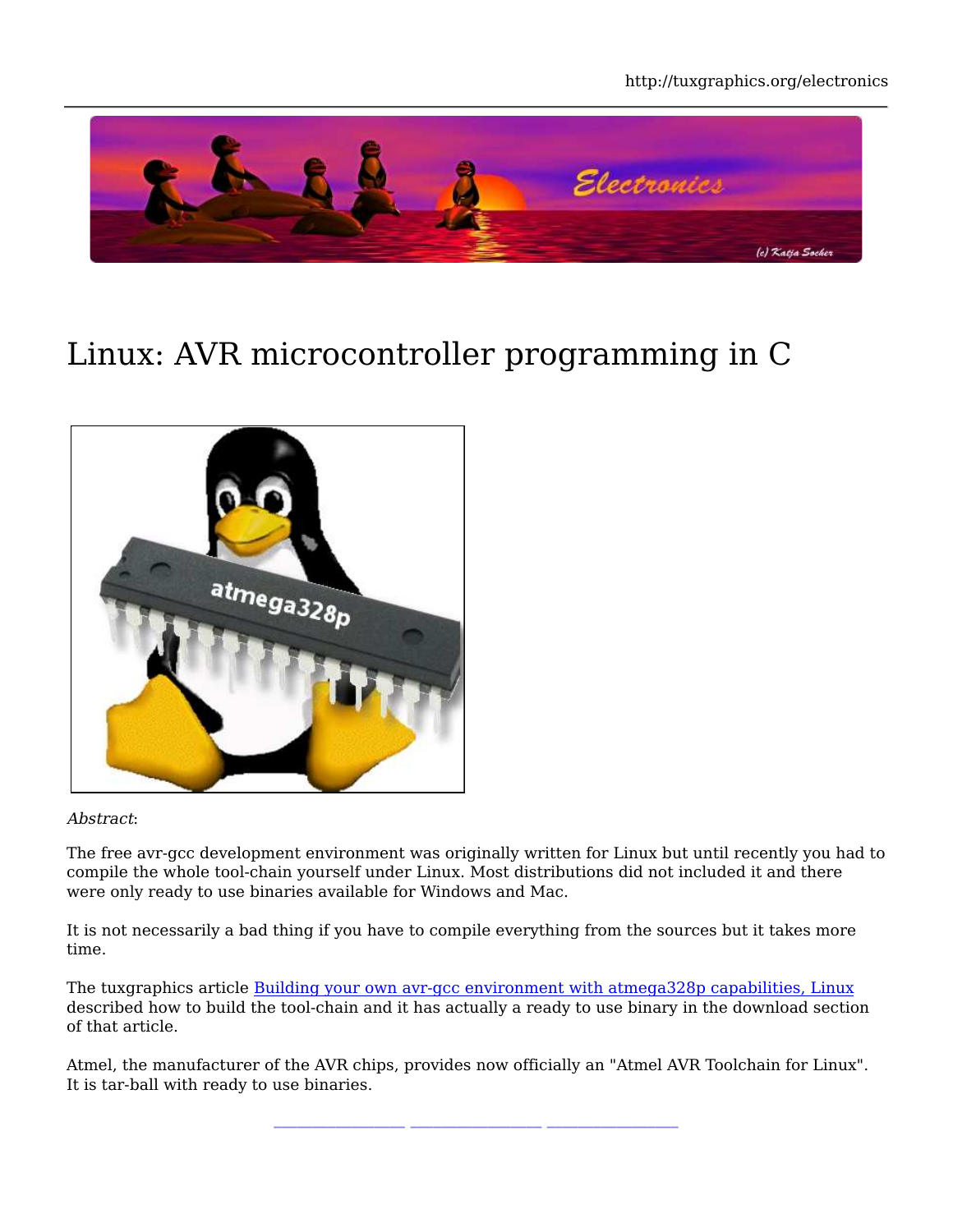## Installation of the avr tool chain

The "Atmel AVR Toolchain for Linux" can be downloaded from Atmel at:

http://www.atmel.com/tools/ATMELAVRTOOLCHAINFORLINUX.aspx.

Atmel wants you to fill out a registration form and after that they allow you to download it. The software is free open source software. A link to copies of those images is available at the end of this article. This is to ensure that the article remains valid even if Atmel should change the software in future.

We will be installing the whole thing at /usr/local/avr8-gnu-toolchain-VERSION with the softlink /usr/local/avr pointing to the most recent version. /usr/local/avr/bin would then be the directory where the compiler is and you would add that to your PATH environment:

in case of bash: PATH=/usr/local/avr/bin:\${PATH} export PATH in case of tcsh: setenv PATH /usr/local /avr/bin:\${PATH} You don't have to do it that way with the softlink but it gives you an easy way to switch between versions if you need to.

The example given here uses the tar-ball named avr8-gnu-toolchain-3.2.3.314-linux.any.x86.tar.gz

Download the avr8-gnu-toolchain-3.2.3.314-linux.any.x86.tar.gz from Atmel and save it in /tmp

```
Install it like this:
  cd /usr/local/
  mkdir avr8-gnu-toolchain-3.2.3.314
  cd avr8-gnu-toolchain-3.2.3.314
  tar zxvf /tmp/avr8-gnu-toolchain-3.2.3.314-linux.any.x86.tar.gz
Create the softlink:
 ln -s avr8-gnu-toolchain-3.2.3.314/avr8-gnu-toolchain-linux_x86 avr
Test the link:
 cd /usr/local/avr
```
This was easy. The installation is done. You can use now use the avr-gcc compiler. The only thing that is missing from the tar-ball that Atmel provides is the programmer software avrdude. You would need to install it in addition. Installing avrdude is really easy:

Download avrdude from http://savannah.nongnu.org/projects/avrdude and save it in /tmp

The following example uses avrdude-5.11.tar.gz

```
tar zxvf /tmp/avrdude-5.11.tar.gz
cd avrdude-5.11/
CC=gcc
export CC
./configure --prefix=/usr/local/avr8-gnu-toolchain-3.2.3.314/avr8-gnu-toolchain-linux_x86
make
```

```
To install the compiled avrdude software now into the directory
/usr/local/avr8-gnu-toolchain-3.2.3.314/avr8-gnu-toolchain-linux_x86
you just type:
```
make install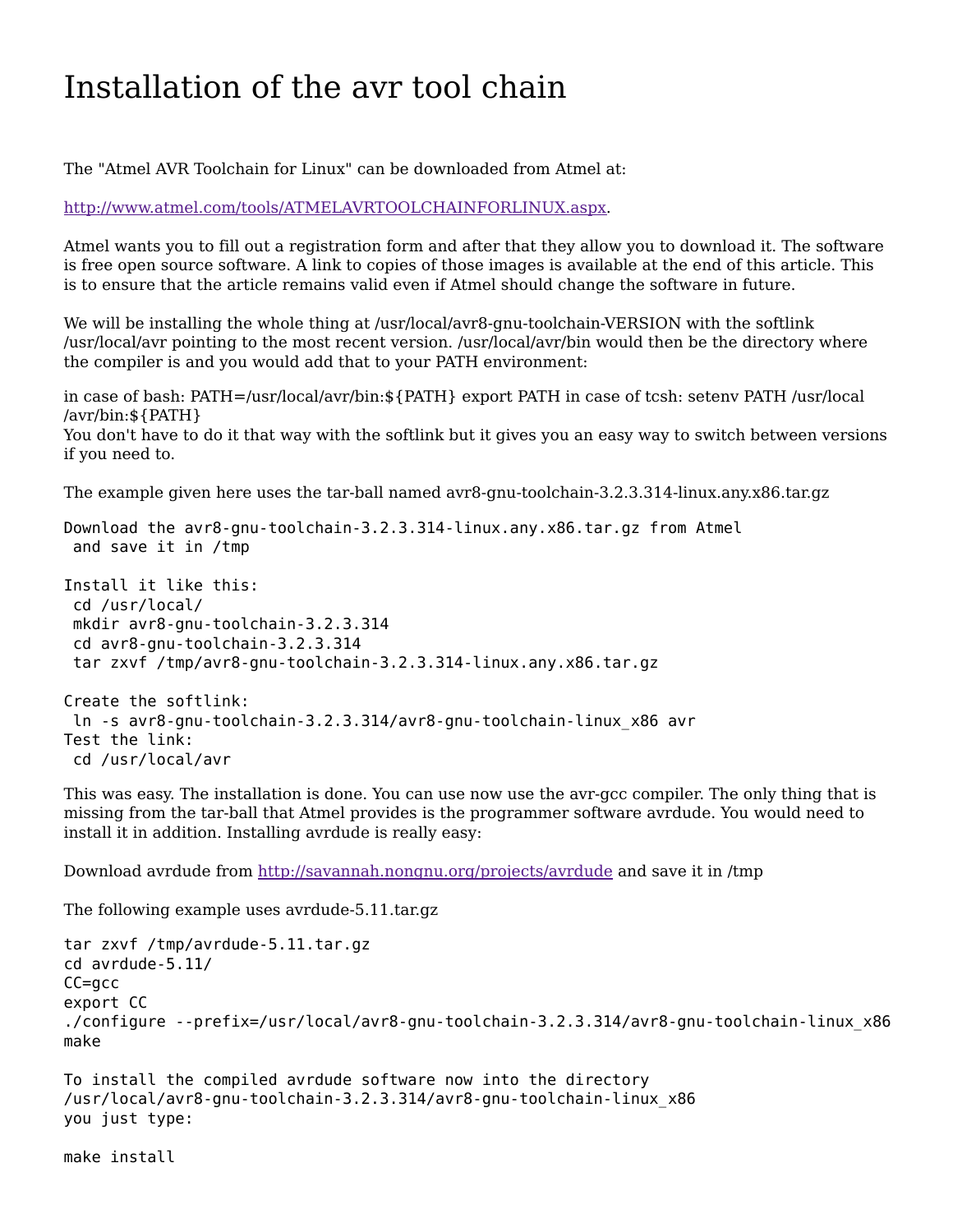For use with avrusb500 you should set /dev/ttyUSB0 as a default serial device in the avrdude.conf. Edit the file /usr/local/avr8-gnu-toolchain-3.2.3.314/avr8-gnu-toolchain-linux\_x86/etc/avrdude.conf as follows:

#default\_serial = "/dev/ttyS0";  $=$  "/dev/ttyUSB0"; # avrusb500

That is: comment out the existing default\_serial line and add the one shown above.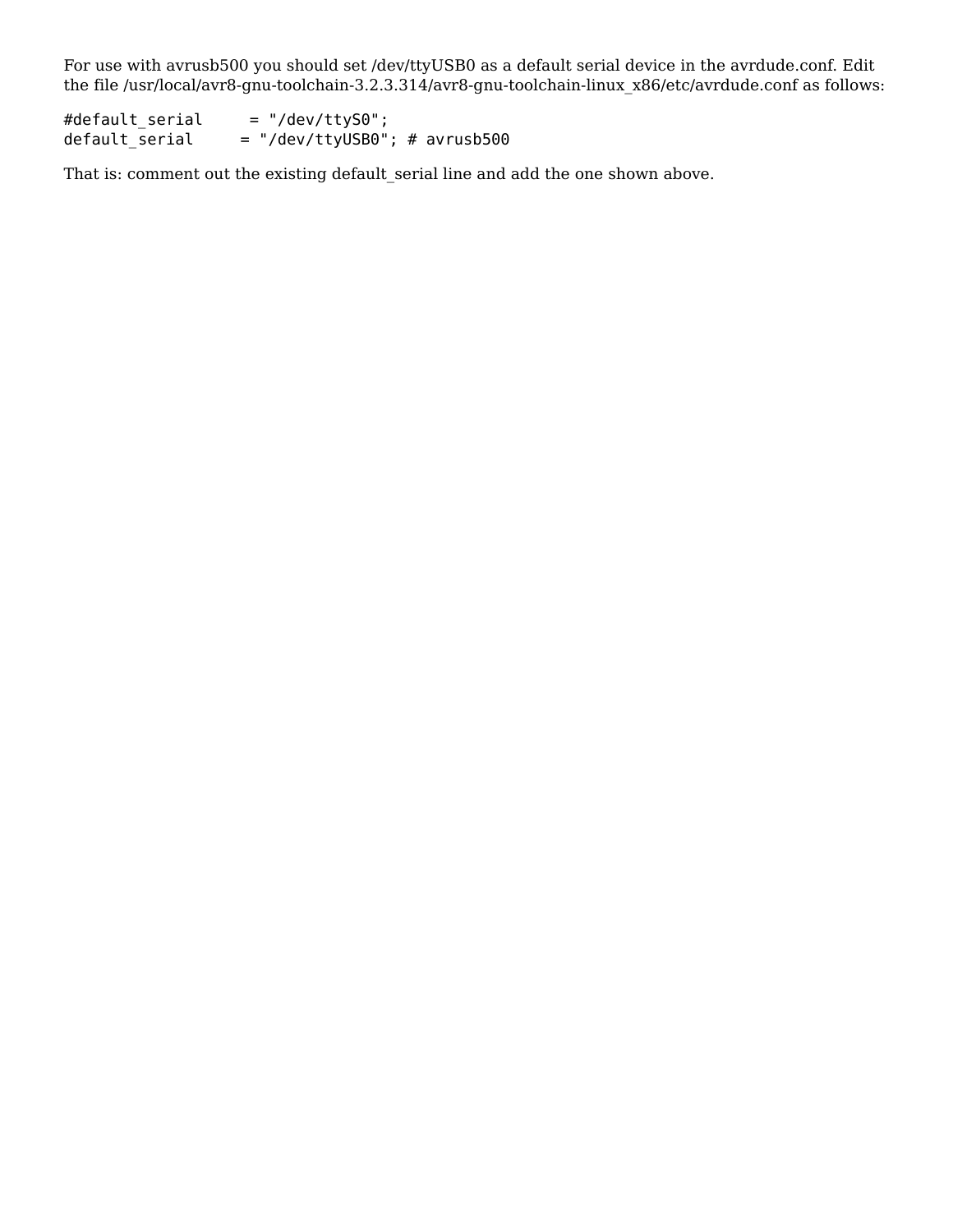# That's it! You are good to go.

This is really all you need in terms of toolchain for avr-microcontroller programming. All the Linux distributions come already with good text editors.

Example projects from tuxgraphics do all include makefiles. To compile such an example you would first read and follow the instructions in the included readme.htm file and then just type:

make

to compile it. "make load" would be used to compile and load it into the microcontroller using an avrusb500 programmer.

Functions that are not just plain C but specific to the avr-microcontroller are documented in the Modules index of the avr-libc user manual

The documentation that comes with the library is very good it is worth while to look at it if you want to do some serious programming.